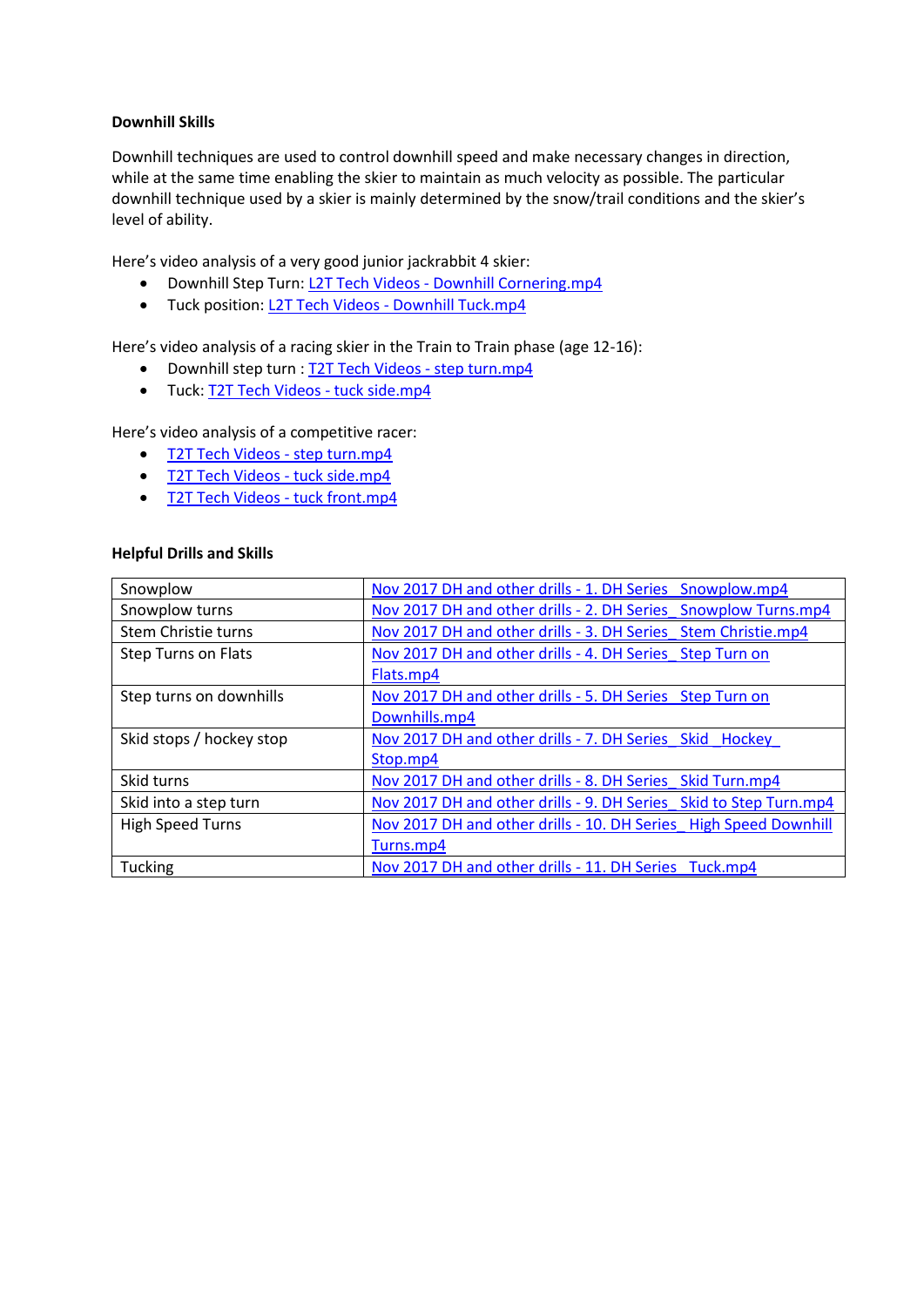### **Skills Progression**

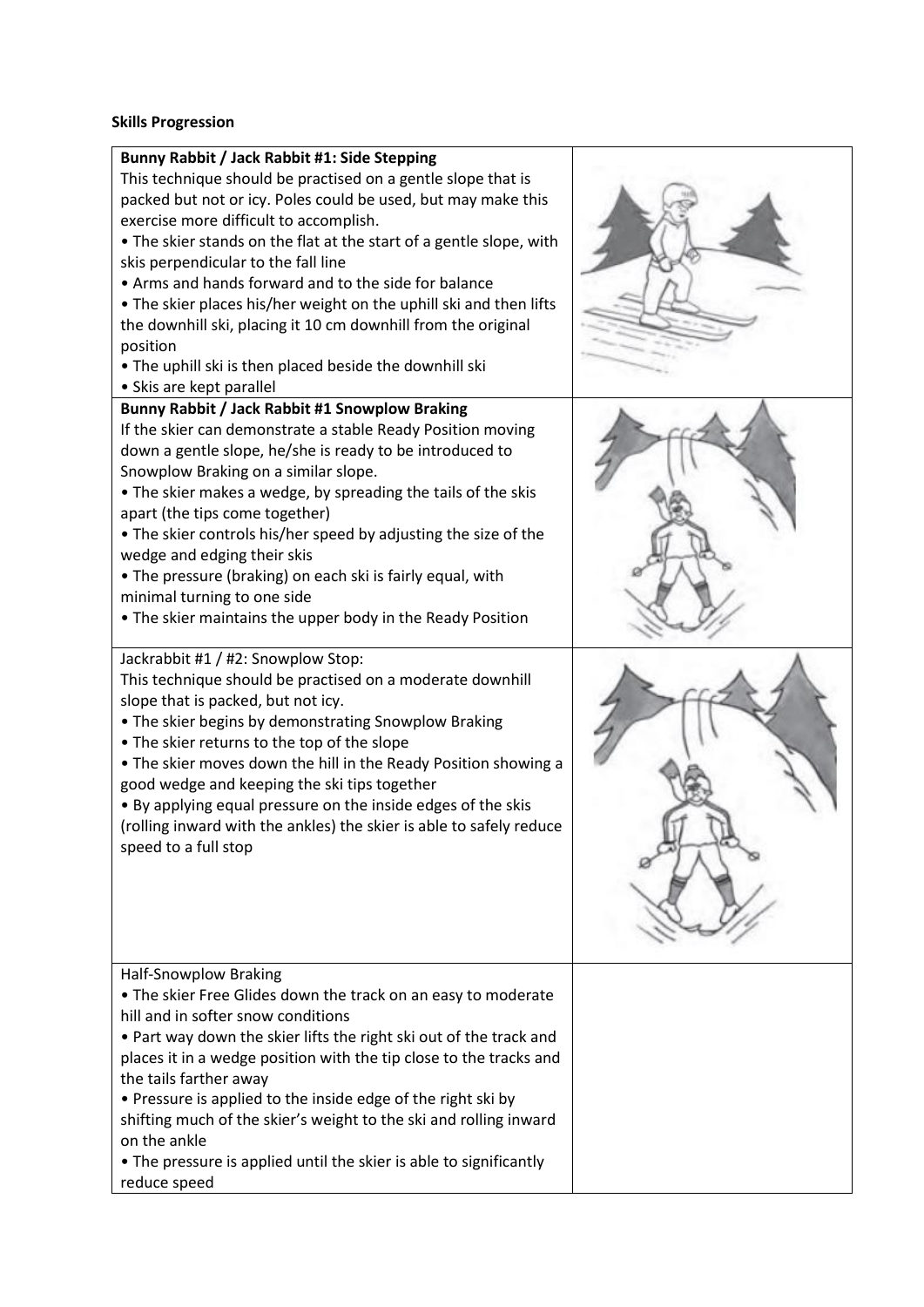| • Both skis are then placed parallel in the tracks                  |  |
|---------------------------------------------------------------------|--|
| • Repeat with the left ski                                          |  |
| JR2: Snowplow Turn                                                  |  |
| This technique should be practised on a moderate downhill           |  |
| slope that is packed, but not icy.                                  |  |
| • The skier starts down the hill in a proper Snowplow position      |  |
| • The skier applies his/her weight unequally to the skis, so most   |  |
| of the body weight is placed on the right ski and the ankle is      |  |
| rolled inwards. This will cause the right ski to start to move      |  |
| perpendicular to the fall-line                                      |  |
| . The skier continues to face down the hill                         |  |
| • After the skier's skis turn to the left, he/she unweights the     |  |
| right ski and transfers his/her weight mainly to the left ski while |  |
| rolling the left ankle inward                                       |  |
|                                                                     |  |
|                                                                     |  |
| Jackrabbit 3 : Downhill Tuck                                        |  |
| This technique should be first practised on flat terrain and then   |  |
| evaluated on a medium slope where the skier has a 10 metre          |  |
| run to demonstrate the technique.                                   |  |
| . In a "low tuck" the upper body is bent to a horizontal            |  |
| position, and knees and ankles are bent so the thighs are           |  |
| parallel to the snow                                                |  |
| . In a "high tuck" the knees and ankles are bent so the thighs      |  |
| are only slightly bent                                              |  |
| . Poles are held under the arms and tightly against the body        |  |
| • The skier can safely descend a medium hill in a low or high       |  |
| tuck                                                                |  |
| JR3-4 Skate Turn                                                    |  |
| This technique should be practised on a packed, gentle              |  |
| downhill slope.                                                     |  |
| • The skier performs Double Poling just in front of the place       |  |
| he/she wishes to turn                                               |  |
| • As the skier recovers the arms and upper body forward, the        |  |
| inside ski (the ski that is on the side to which the skier is       |  |
| turning) is unweighted and pointed in the new direction             |  |
| . The skier edges and pushes off the outside ski transferring the   |  |
| body weight to the inside ski                                       |  |
| • The skier then glides with the skis parallel and equally          |  |
| weighted in the new direction.                                      |  |
| . Another Double Poling action completes the turn.                  |  |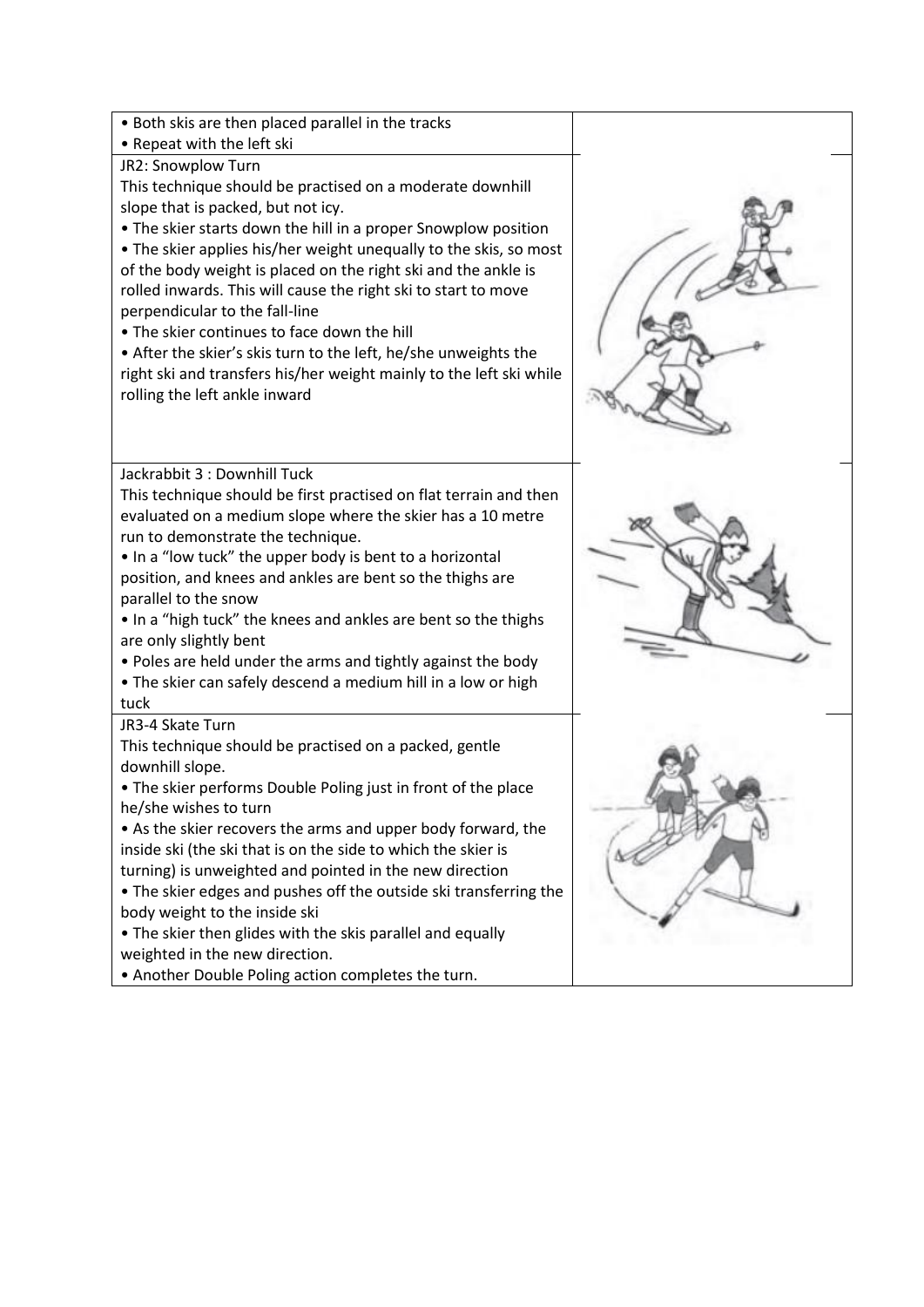

# **Fun Drills for Step Turns**

The Stork Stance. Skiers practise standing on one leg while remaining balanced. They are allowed to extend their hands sideways to steady themselves. Alternate legs.

Rubber Leg. Skiers first stand tall on one leg/ski, and then relax it, letting it slump into a flexed position at the ankle and knee. Alternate legs.

One-Legged Pops. Skiers pop/spring off one leg, which is bent, and then land on it. Alternate legs.

Back Leg Lifts. Skiers extend one leg/ski rearward and off the snow while bending forward at the waist. They then move the same leg/ski forward, without weighting it, and return their upper body to an upright position. Repeat with the opposite leg.

Poison Peanut Butter. Skiers lift one ski and then the other off the snow so that the "poison peanut butter" (i.e. the snow) doesn't stick to their skis. The coach encourages the skiers to keep moving by saying "quick, don't let the peanut butter stick!"

Practise on Slalom Course. High speeds are not necessary and course poles should be fairly far apart. Start off easily so that everyone can accomplish the technique; then move the gates closer together.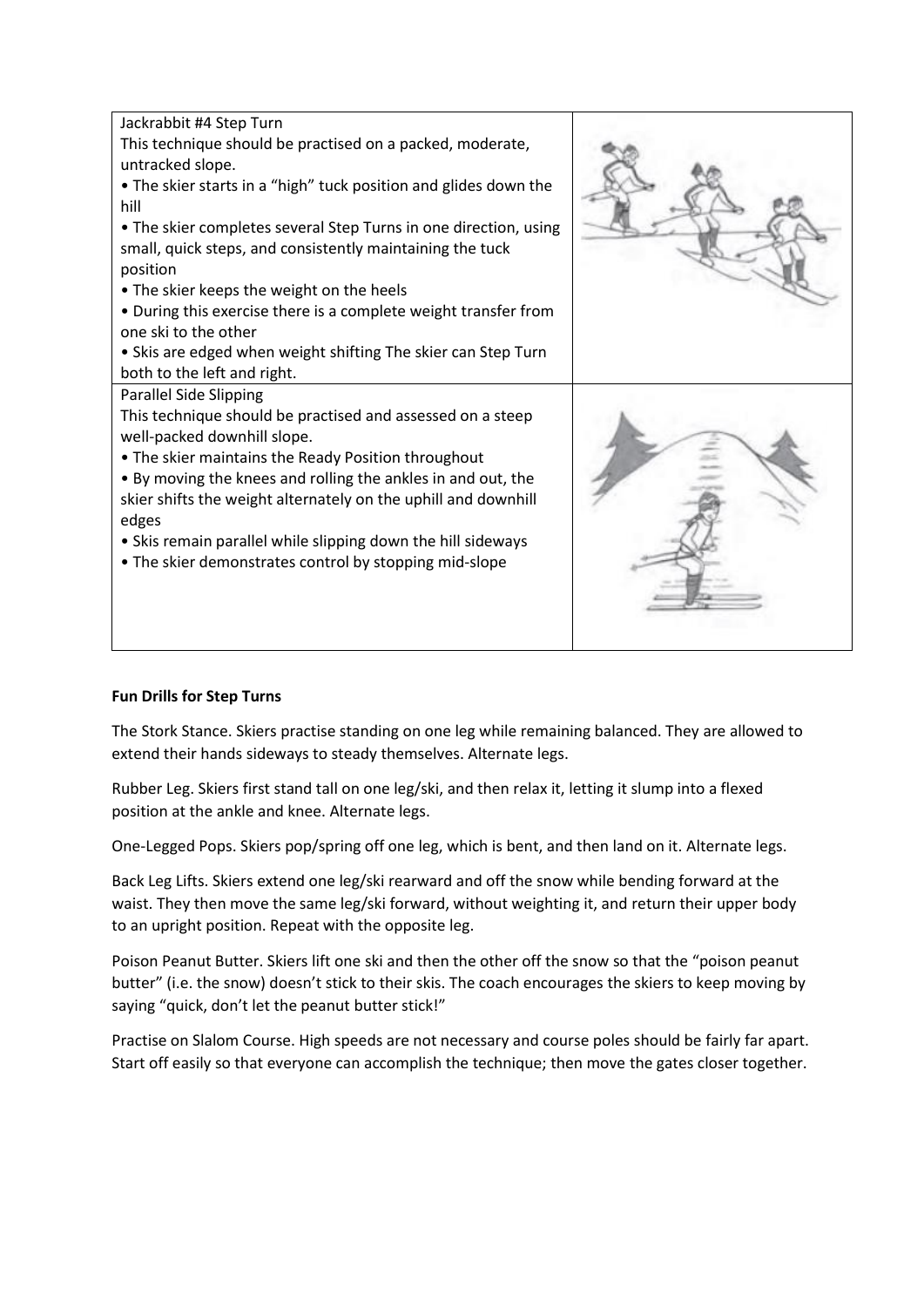# **More Advanced Downhill Technique** *"Learn-to-Train" stage of development*

A full discussion of the biomechanics of downhill techniques can be found in section 8.3 of the CCI-L2T Reference Manual (On Snow) starting at page 292. [Click here for a copy](http://www.kanatanordic.ca/wp-content/uploads/CCI-L2T-OS-RM-June-10-2014.pdf). The "101" version is:



# **Step Turn**

Use a Step Turn when he/she is skiing fast and wishes to maintain that speed while making changes in direction. This technique involves taking a series of incremental steps in the direction of travel around a corner while gliding forward.

1) As the skier approaches a turn, his/her weight is evenly distributed on both skis. The skier adopts the Ready or Tuck position. The skier lifts the inside ski, putting all the body weight on the outside ski which is edged. The skier then explosively extends the outside leg and transfers the weight to the inside ski in the new direction.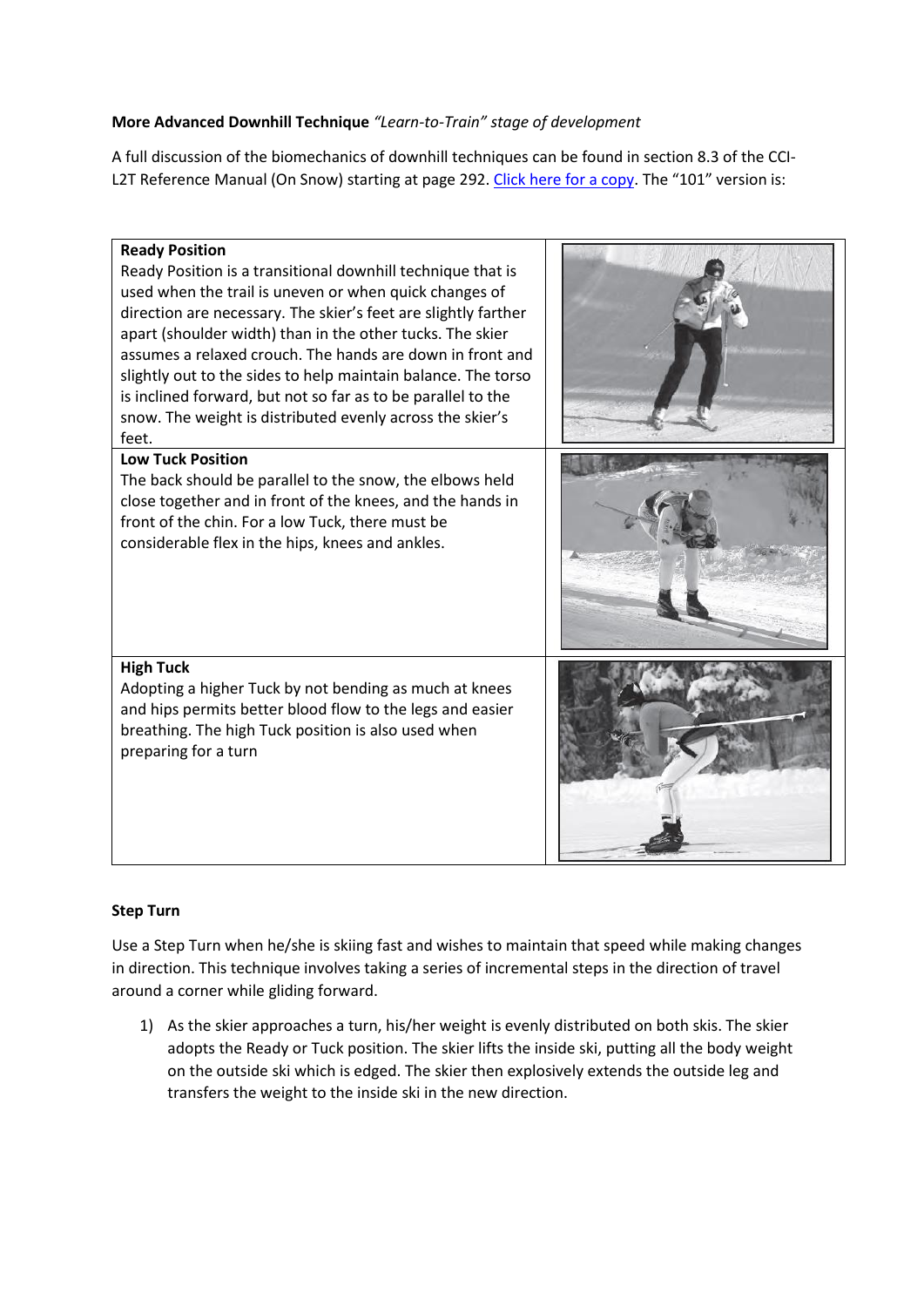

2) As the skier lifts the inside ski and points it in the new direction, the skier's upper body and hips change orientation to face the new direction of travel. Thus, when the push takes place, the shift of weight to the inside ski is facilitated by correct body positioning over the inside ski.



3) The skier's weight returns to the outside ski in preparation for the next step.



4) The skier continues to take steps to the inside of the turn until the change of direction is completed and the track straightens out. At high speed, the steps must be rapid. It is important to emphasize quick and complete weight shift from ski to ski.